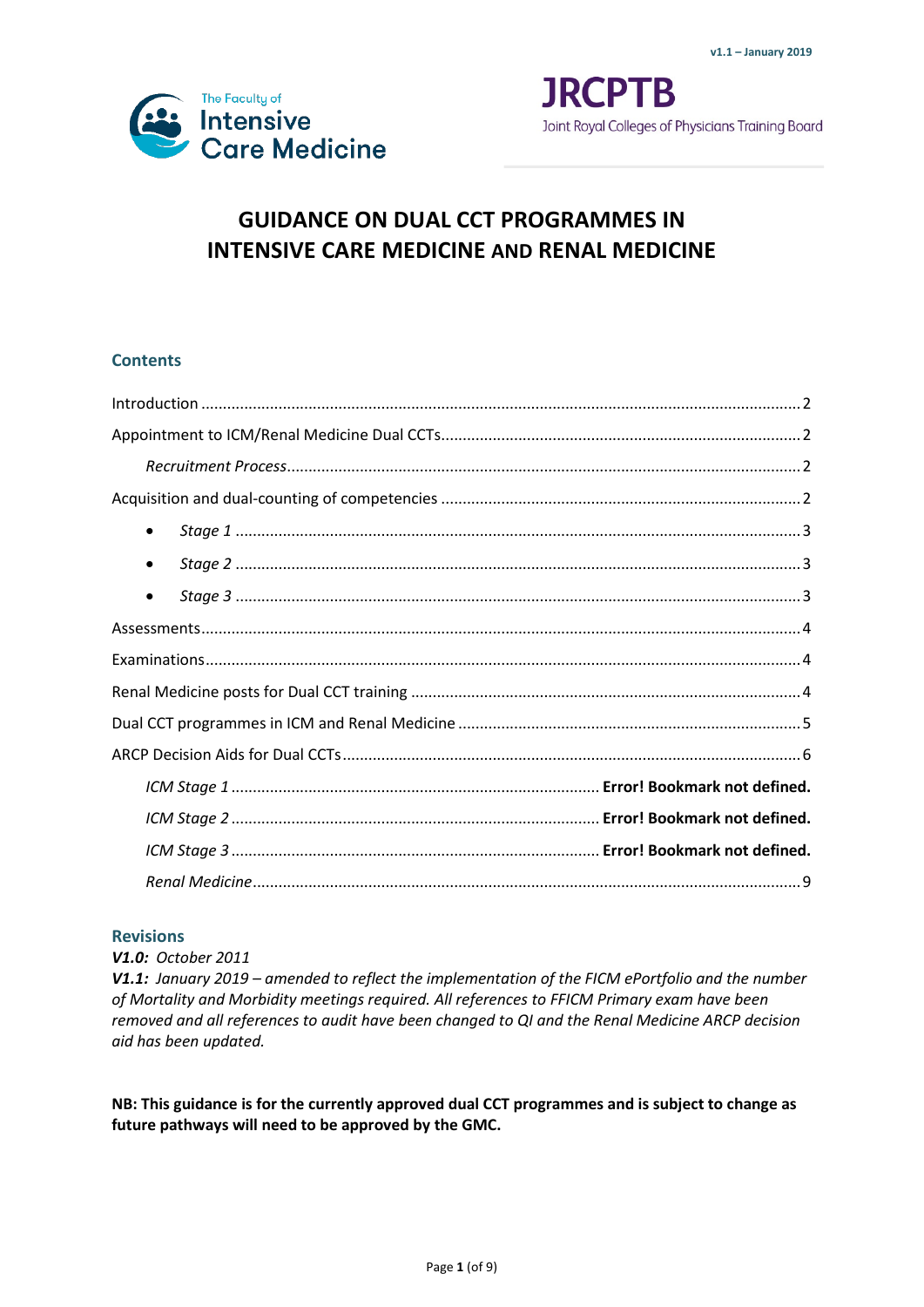#### <span id="page-1-0"></span>**Introduction**

Following the approval by the General Medical Council [GMC] of the standalone *CCT in Intensive Care Medicine* (2011), this guidance has been compiled by the Faculty of Intensive Care Medicine [FICM] and the Joint Royal College of Physicians Training Board [JRCPTB] for the benefit of trainees undertaking dual CCTs in Intensive Care Medicine [ICM] and Renal Medicine [RM] as well as those deaneries, Training Programme Directors and Regional Advisors responsible for creating and delivering such programmes.

The GMC guidance on dual CCTs states that "dual CCTs are available if the trainee can demonstrate achievement of the competencies/outcomes of both the approved curricula"<sup>[1](#page-1-4)</sup>. To this end, the FICM and JRCPTB have undertaken a cross-mapping exercise of both curricula to identify areas of overlap that will allow trainees to acquire the full competencies of both disciplines via a suitable choice of training attachments and educational interventions whilst avoiding undue prolongation of training.

This guidance deals specifically with those areas in which the two curricula overlap to allow dualcounting of competencies, and describes the layout and indicative timeframes of a dual CCT programme. More detailed information on the respective competencies and assessment methods discussed here can be found in *The CCT in Intensive Care Medicine* and the Renal Medicine curriculum.

#### <span id="page-1-1"></span>**Appointment to ICM/Renal Medicine Dual CCTs**

GMC guidance on dual CCTs states that "appointment to dual CCT programmes must be through open competition", and that "both potential trainees and selection panels must be clear whether the appointment is for single or dual CCT/s"<sup>[2](#page-1-5)</sup>. All appointments should adhere to this guidance and to the ICM CCT person specification.

The ICM CCT programme may follow one of three Core programmes: ACCS [Acute Care Common Stem], CAT [Core Anaesthetic Training] and CMT [Core Medical Training]. Core Anaesthetic Trainees who subsequently wished to undertake dual CCTs in RM and ICM would need to apply for CMT in order to meet the requirements of *The CCT in Renal Medicine* and re-enter at CT1. However, their previous time in CAT could be counted toward the 12 months' anaesthesia required for Stage 1 ICM (in blocks of no less than [3](#page-1-6) months<sup>3</sup>), should they later be appointed to an ICM CCT programme.

Trainees who are undertaking dual training in Renal Medicine and General Internal Medicine (GIM) and wish to train in ICM should note that triple CCT programmes are not permitted.

#### <span id="page-1-2"></span>*Recruitment Process*

Separate guidance on recruitment to ICM single and dual CCTs is published online at the FICM [website National Recruitment page.](http://ficm.ac.uk/national-recruitment-intensive-care-medicine)

#### <span id="page-1-3"></span>**Acquisition and dual-counting of competencies**

The single ICM CCT programme has an indicative duration of 7 years; the single CCT in RM an indicative duration of 5-6 years (depending on entry via CMT or ACCS); dual CCTs in ICM and RM have an indicative length of 8.5 years. A diagrammatical breakdown of the dual CCT training programme can be found on pages 5; the section below discusses the rationale for the dual-counting of competencies across each Stage of training.

<span id="page-1-4"></span><sup>1</sup> <http://www.gmc-uk.org/education/postgraduate/6790.asp>

<span id="page-1-5"></span><sup>2</sup> *Ibid*.

<span id="page-1-6"></span><sup>3</sup> *The CCT in Intensive Care Medicine*, FICM, 3rd Edition August 2011 v1.0, p.I-17.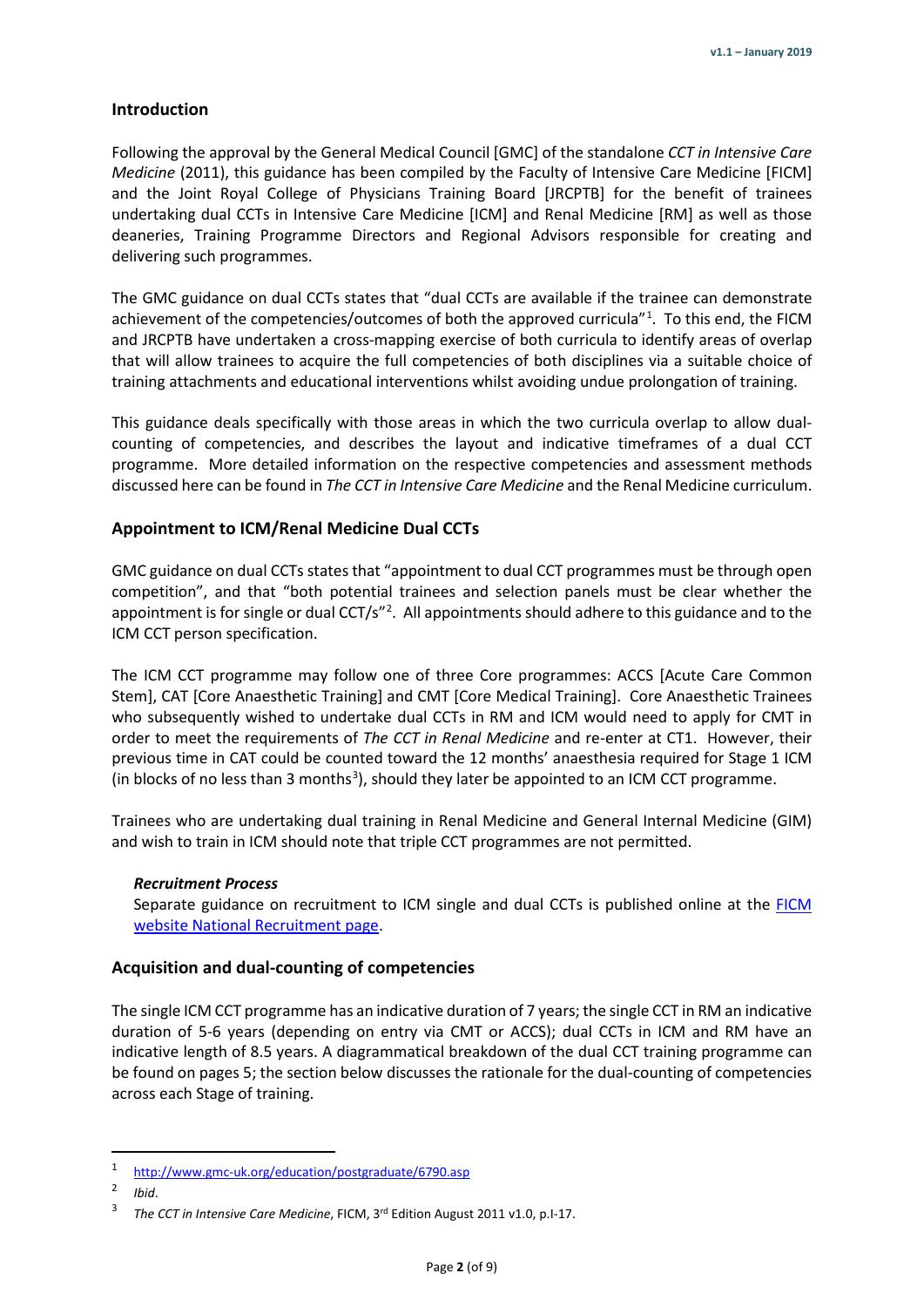# <span id="page-2-0"></span>• *Stage 1*

For single CCT ICM trainees ICM Stage 1 comprises the first 4 years of training (generally 2 years at Core level and 2 years Higher Specialist Training [HST]), with a minimum of 12 months' training each in ICM, anaesthesia and medicine (of which 6 months can be in Emergency Medicine) within this overall 4 years; the additional 12 months in this Stage is for exposure to acute specialist training and addresses the fact that not all of the ICM multiple cores are of the same length and content; RM dual trainees will therefore spend this time training in RM (single ICM CCT trainees may undertake this time in any of the acute specialties – depending on the needs of the service and local availability). Core training for RM consists of Core Medical Training and can be achieved in either the full 2 years of a formal Core Medical Training Programme, or via the ACCS programme, which would achieve the full 12 months' medicine requirement for Stage 1 (6 months each in Acute and Emergency Medicine) and 6 months each in anaesthesia and ICM. At completion of CMT or ACCS (including a pass in the MRCP exam, which is a pre-requisite for taking up, though not for applying for, an ST3+ post in the medical specialties) trainees can apply for training posts leading to dual CCTs in ICM and RM.

Dual CCT trainees entering from CMT will therefore need to complete a 12 months of ICM and 12 months of anaesthesia to complete Stage 1. Dual CCT trainees entering from ACCS will need to complete a further 6 months each of ICM and anaesthesia to complete Stage  $1.^4$  $1.^4$ 

# <span id="page-2-1"></span>• *Stage 2*

Stage 2 ICM covers 2 years of ICM training in a variety of "special" areas including paediatric, neurosurgical and cardiac ICM. Stage 2 also allows 12 months for the trainee to develop special skills that will "add value" to the service.

- o **Paeds/Neuro/Cardiothoracic training:** This Stage 2 year requires three 3 month blocks in each of paediatric, neuro, and cardiac ICM. There is an additional 3 month training block within this year which should be spent in Renal Medicine.
- o **Special Skills year:** The ICM CCT programme requires that during Stage 2 trainees develop and consolidate expertise in a 'Special Skill' directly relevant to ICM practice. For dual CCT trainees, it is envisaged that the special skills year will consist of 12 months of their partner CCT programme. Most trainees undertaking dual CCTs in RM and ICM will therefore undertake the required RM training during this year – trainees wishing to undertake more specialised ICM during this year will have to negotiate such training blocks at local level and extend their training time in order to also complete all the Renal competencies required by their partner CCT.

This overall dual-counting of competencies allows dual RM and ICM CCT trainees to undertake Stage 2 without extension of their training.

# <span id="page-2-2"></span>• *Stage 3*

Stage 3 ICM consists of the final 12 months of ICM and a final 6 months of RM. The FICM and JRCPTB accept that the acquisition of higher-level management skills can be achieved across both specialties.

<span id="page-2-3"></span>The FICM recognises that whilst an arrangement of two 6 month blocks is the most common combination for the ICM/anaesthesia year of ACCS (and is recommended by the Faculty), some regions allow trainees to divide this time into blocks of 3 and 9 months (weighted to either discipline). ACCS trainees undertaking only 3 months in one of the specialties during ACCS would need to undertake a further 9 months of it before completing Stage 1.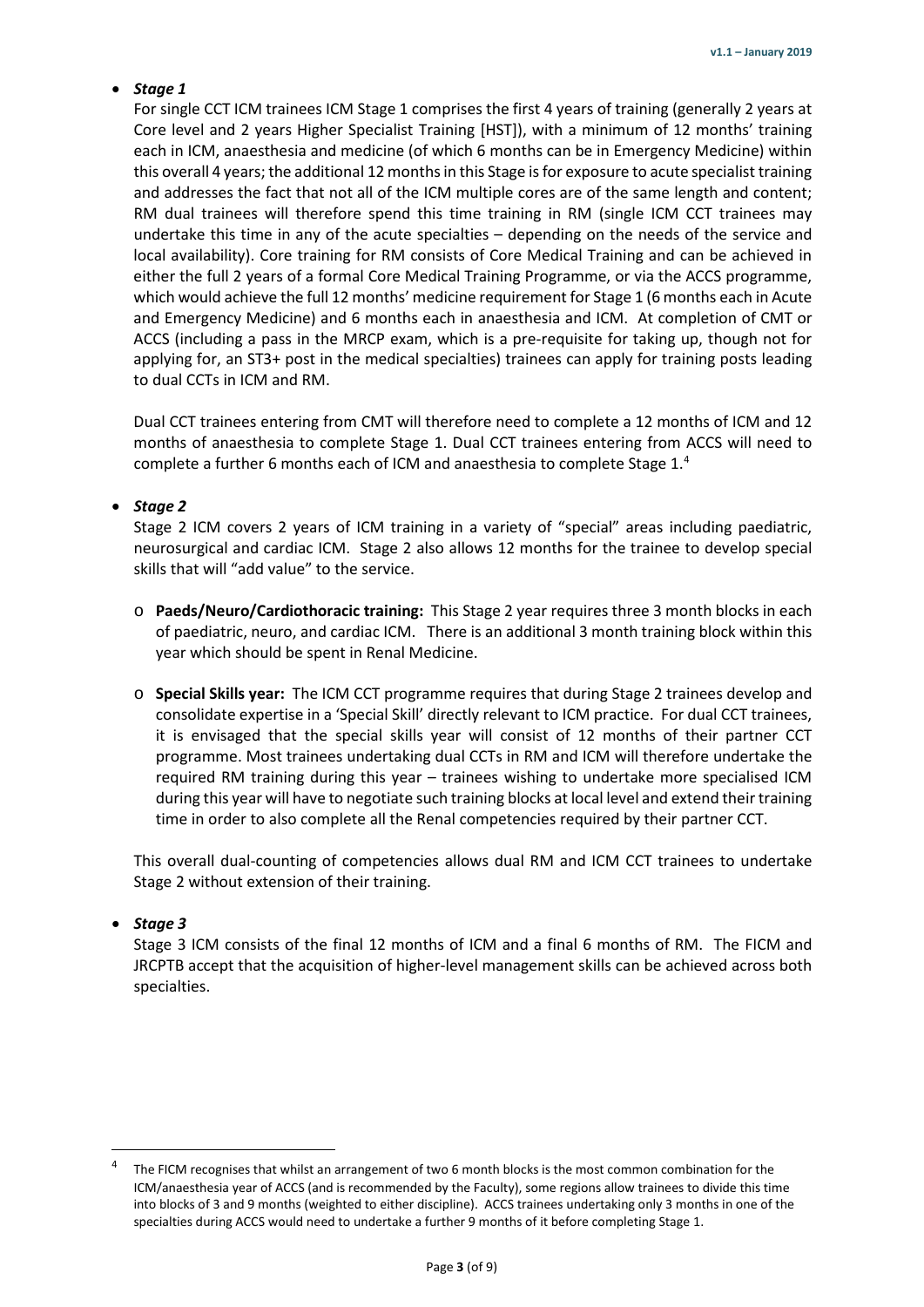# <span id="page-3-0"></span>**Assessments**

The FICM and JRCPTB utilise the same types of workplace-based assessment [WPBA]: DOPS [Directly Observed Procedural Skills], Mini-CEX [Mini Clinical Exercise], CbD [Case-based Discussion] and Multi-Source Feedback [MSF]. These assessment forms have areas of commonality across both specialties, with some specialty-specific differences in questions and assessment options. The ICM CCT also allows for the use of the physicians' Acute Care Assessment Tool [ACAT].

In those instances where competencies can be dual-counted, the FICM and JRCPTB will accept use of one WPBA for both assessment systems; for example an assessment completed on the physician e-Portfolio can be scanned and uploaded to the trainee's ICM portfolio, or vice versa. Whilst the assessment of dual-counted competencies must be tailored to fulfil the requirements of both curricula, it may be appropriate to use one assessment to cover an aspect of both areas of practice.

### <span id="page-3-1"></span>**Examinations**

Entry into ICM HST requires completion of one of the prescribed core training programmes, using that core's GMC-approved curricula and assessment system and including successful completion of the relevant primary examination for that programme. This exam pass must occur before entry to HST. Trainees wishing to enter dual CCTs in ICM and RM therefore **must** pass the MRCP (UK) exam in order to meet the requirements of both curricula – they are not required to also pass the FFICM Primary. Trainees passing the Faculty's FFICM Primary **only** would be eligible for a single CCT in ICM, but **not**  dual CCTs with RM.

Dual CCT trainees **must** pass both the FFICM Final and the Renal Medicine SCE [Specialty Certificate Examination] in order to gain both CCTs. The FFICM Final can be taken at any time during Stage 2 ICM, and must be passed before entry to Stage 3. The Renal Medicine SCE can be taken at any point during the totality of Higher Specialist Training. Dual CCT trainees are advised to coordinate carefully with their respective RAs to avoid exam congestion. Trainees who do not achieve one of the required Final examinations will be ineligible for a CCT in the respective specialty.

### <span id="page-3-2"></span>**Renal Medicine posts for Dual CCT training**

The vast majority of current RM posts are for dual training in RM and General Internal Medicine. Deaneries should ensure that the RM training for the RM/ICM dual CCT involves sufficiently intense single specialty RM experience to deliver the learning outcomes of the RM CCT programme.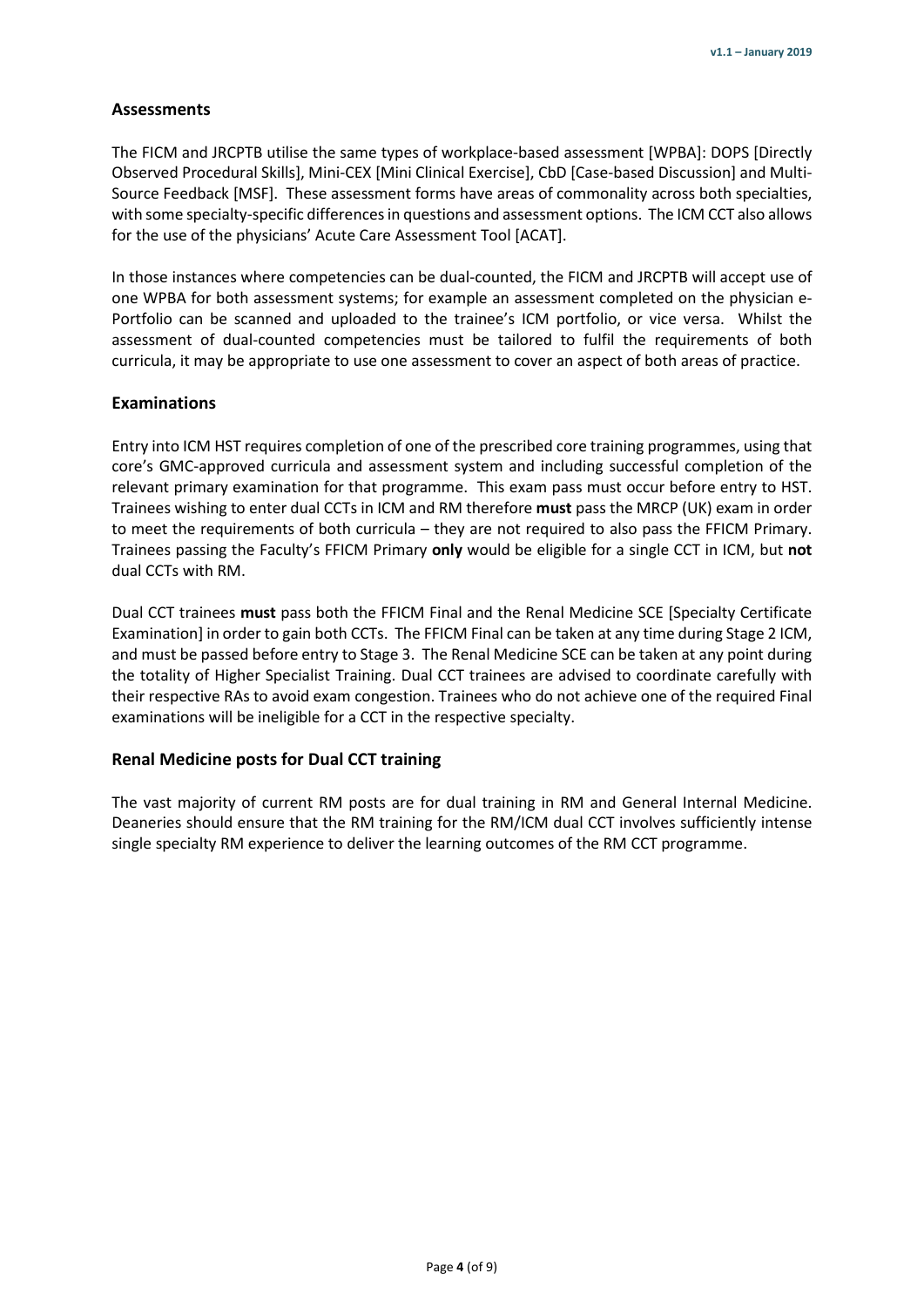# <span id="page-4-0"></span>**Dual CCT programmes in ICM and Renal Medicine**

Below is an example programme for dual CCTs in ICM and RM. There is scope within the construction of the two curricula to allow for trainees undertaking the required modules within an overarching Stage of training rather than specific years. For example, the 12/12 required in each of anaesthesia, medicine and ICM for Stage 1 training can be achieved in any CT or ST year before the completion of Stage 1, in minimum 3 month blocks. Likewise, the Stage 2 Special Skills year can be in either year within that training Stage. The same is true of the 6/12 modules that make up the ACCS programme. Decisions will be made at local level on the arrangement of specific modules within each training Stage. Decisions will be made at local level on the arrangement of specific modules within each training Stage.

The indicative minimum timeframe for dual CCT training in RM and ICM is 8.5 years. Trainees who do not achieve the competencies required within this timeframe will require an extended period of training.

# **NB: This guidance is for the currently approved dual CCT programmes and is subject to change as future pathways will need to be approved by the GMC.**

## **If entering from CORE MEDICINE:**

| Training  | <b>Core Training</b>                 |                  |                                  |                            |                 |                                 |                                                |                       |                 |
|-----------|--------------------------------------|------------------|----------------------------------|----------------------------|-----------------|---------------------------------|------------------------------------------------|-----------------------|-----------------|
| Stage     |                                      | ICM Stage 2      |                                  | ICM Stage 3                |                 |                                 |                                                |                       |                 |
| Year      | CMT <sub>2</sub><br>CMT <sub>1</sub> |                  | ST <sub>3</sub>                  | ST <sub>4</sub>            | ST <sub>5</sub> | ST <sub>6</sub>                 | ST <sub>7</sub>                                | ST <sub>8</sub>       | ST <sub>9</sub> |
|           |                                      |                  | 12/12 Renal; 12/12 ICM; 12/12 An |                            |                 |                                 | 3/12 Renal; 3/12 CICM;<br>3/12 PICM; 3/12 NICM | 12/12 ICM; 6/12 Renal |                 |
| 24/12 Med |                                      |                  |                                  | any order, 3/12 min blocks |                 | 12/12 Renal<br>(Special Skills) |                                                |                       |                 |
| Exa ms    | MRCP (UK)                            | <b>Renal SCE</b> |                                  |                            |                 |                                 |                                                |                       |                 |
|           |                                      |                  |                                  |                            |                 |                                 | <b>FFICM Final</b>                             |                       |                 |
|           |                                      |                  |                                  |                            |                 |                                 |                                                |                       |                 |

#### **If entering from ACCS (Acute Medicine):**

| Training | <b>Core Training</b>                                        |                                        |              |                 | <b>Renal Higher Specialist Training</b>                         |                 |                                                                                   |                 |                       |  |
|----------|-------------------------------------------------------------|----------------------------------------|--------------|-----------------|-----------------------------------------------------------------|-----------------|-----------------------------------------------------------------------------------|-----------------|-----------------------|--|
| Stage    | ICM Stage 1                                                 |                                        |              |                 |                                                                 |                 | ICM Stage 2                                                                       |                 | <b>ICM Stage 3</b>    |  |
| Year     | ACCS <sub>1</sub><br>ACCS <sub>3</sub><br>ACCS <sub>2</sub> |                                        |              | ST <sub>3</sub> | ST <sub>4</sub>                                                 | ST <sub>5</sub> | ST <sub>6</sub>                                                                   | ST <sub>7</sub> | ST <sub>8</sub>       |  |
|          |                                                             | 6/12 EM; 6/12 AM;<br>6/12 An; 6/12 ICM | 12/12<br>Med |                 | 12/12 Renal;<br>6/12 ICM; 6/12 An<br>any order, 3/12 min blocks |                 | 3/12 Renal; 3/12 CICM;<br>3/12 PICM; 3/12 NICM<br>12/12 Renal<br>(Special Skills) |                 | 12/12 ICM; 6/12 Renal |  |
| Exa ms   | MRCP (UK)                                                   |                                        |              |                 | <b>Renal SCE</b>                                                |                 |                                                                                   |                 |                       |  |
|          |                                                             |                                        |              |                 |                                                                 |                 | <b>FFICM Final</b>                                                                |                 |                       |  |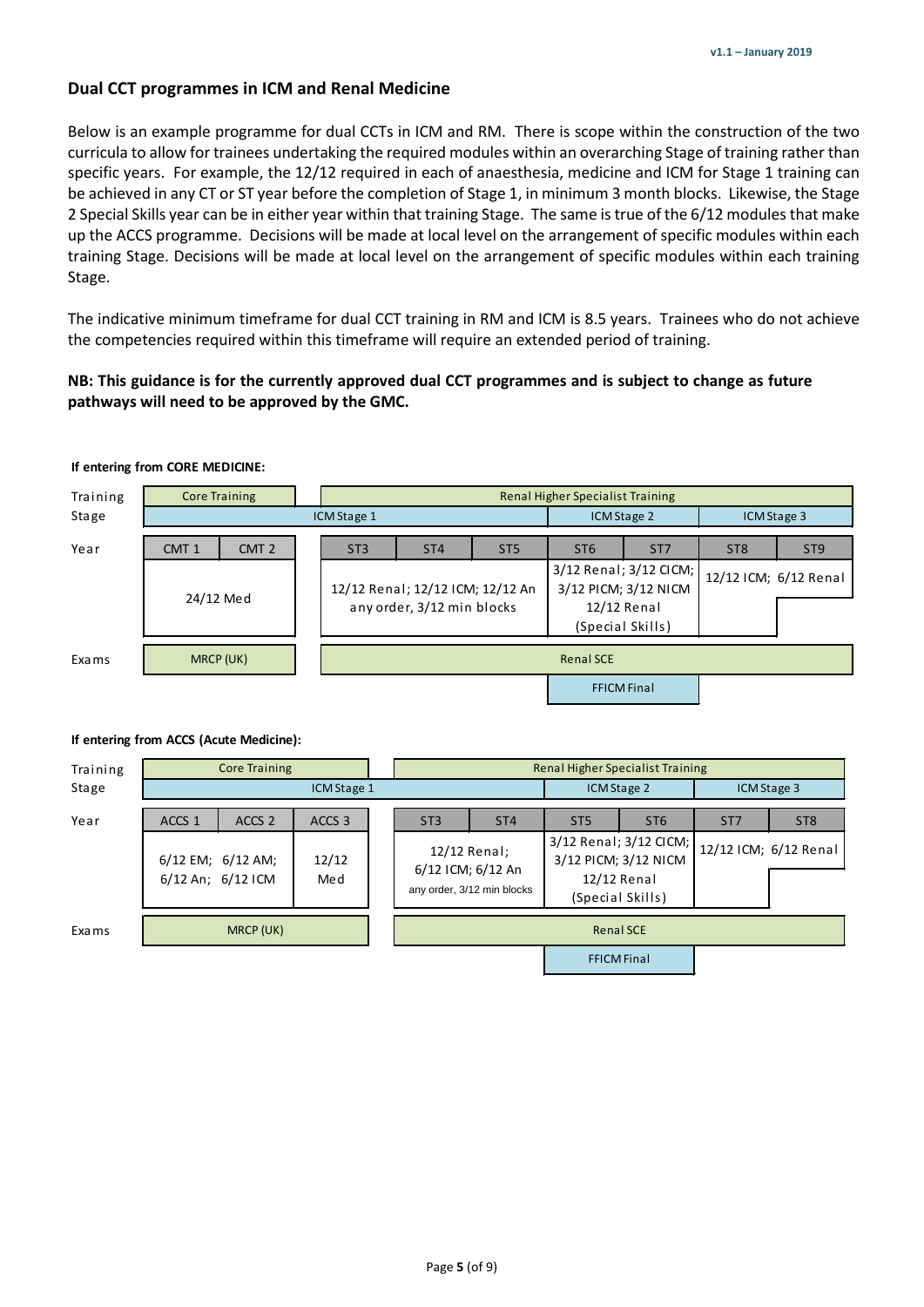# **ARCP Decision Aids for Dual CCTs**

The section below outlines the ARCP Progression Grids that should be used at the trainee's Annual Review of Competence Progression [ARCP] meeting. There are separate ARCP aids for ICM and Renal Medicine. They are built upon the ARCP guidance within *The CCT in Intensive Care Medicine* and *The CCT in Renal Medicine* curricula, and are shown in those respective formats for ease of use by trainers. However, they are slightly amended to take account of the lengthened training required to obtain dual CCTs. The ARCP aids should be applied in direct accordance to the experience the trainee has had in the programme, and with recognition that there will be crossover.

# *ICM Stage 1*

<span id="page-5-0"></span>

| <b>Assessments</b>                                                  | ICM remainder of Stage 1 training                                                                                                                                                                                             |  |  |  |  |  |  |
|---------------------------------------------------------------------|-------------------------------------------------------------------------------------------------------------------------------------------------------------------------------------------------------------------------------|--|--|--|--|--|--|
| <b>Curriculum Coverage (Generic)</b>                                | Satisfactory evidence of progression to achieve/maintain relevant level in ALL competencies by the planned completion date for Stage.<br>This will require each competency to have at least 1 relevant piece of evidence.     |  |  |  |  |  |  |
| <b>Curriculum Coverage (Specific WPBAs)</b>                         | Appropriate competence level to be attained, as outlined in the Training Progression Grid; multiple competencies may be assessed by<br>each WPBA.                                                                             |  |  |  |  |  |  |
| Top 30 cases                                                        | At least 10 'Top 30' cases to be covered utilising CBDs and/or CEX (5 per year).                                                                                                                                              |  |  |  |  |  |  |
| Logbook procedures                                                  | Logbook evidence of performance of at least 10 of the procedures listed. 30 DOPS over course of Stage 1 (with an average of 10 per year<br>of training) to demonstrate maintenance or progression of competence.              |  |  |  |  |  |  |
| Logbook cases                                                       | Unit Admission data should be available to support yearly learning outcomes. Individual cases provide suitable case mix to achieve yearly<br>learning outcomes. Logbook report (with summary) for each block/year of training |  |  |  |  |  |  |
| Logbook Airway skills                                               | A total of more than 30 cases (with at least 10/year). CEX/DOPS to demonstrate appropriate progression, maintenance or achievement of<br>competence at relevant level.                                                        |  |  |  |  |  |  |
| <b>WPBA</b>                                                         | A total of at least 10 general 'Top 30' cases as CBDs, CEX or both must have been completed by the end of Stage 1.                                                                                                            |  |  |  |  |  |  |
|                                                                     | DOPS: chosen to reflect agreed CoBaTrICE competency assessments.                                                                                                                                                              |  |  |  |  |  |  |
|                                                                     | MSF: A total of 2 from separate years of training                                                                                                                                                                             |  |  |  |  |  |  |
| Exam                                                                | Possession of one of the designated core exams is needed for entry to HST in ICM.                                                                                                                                             |  |  |  |  |  |  |
| QI                                                                  | Participation in a quality improvement project – evidence of involvement, with report update                                                                                                                                  |  |  |  |  |  |  |
| <b>ES Report</b>                                                    | Satisfactory report required for each year of training. Reference to satisfactory completion of specialty blocks of training within this<br>report, or as a separate report, is required.                                     |  |  |  |  |  |  |
| <b>Teaching delivered</b>                                           | Record of all teaching delivered, at least 1 formal/ year, including feedback. Need not all be ICM but ICM teaching should be pro-rata.                                                                                       |  |  |  |  |  |  |
| <b>Morbidity and Mortality meetings</b><br>(any relevant specialty) | Attend at least 4 a year and evidence of reflection from 1 each year.                                                                                                                                                         |  |  |  |  |  |  |
| Journal clubs                                                       | Present at least twice during Stage 1.                                                                                                                                                                                        |  |  |  |  |  |  |
| External meetings as approved in PDP                                | Reflection on content.                                                                                                                                                                                                        |  |  |  |  |  |  |
| <b>Management meetings</b>                                          | No mandatory requirement but attendance encouraged.                                                                                                                                                                           |  |  |  |  |  |  |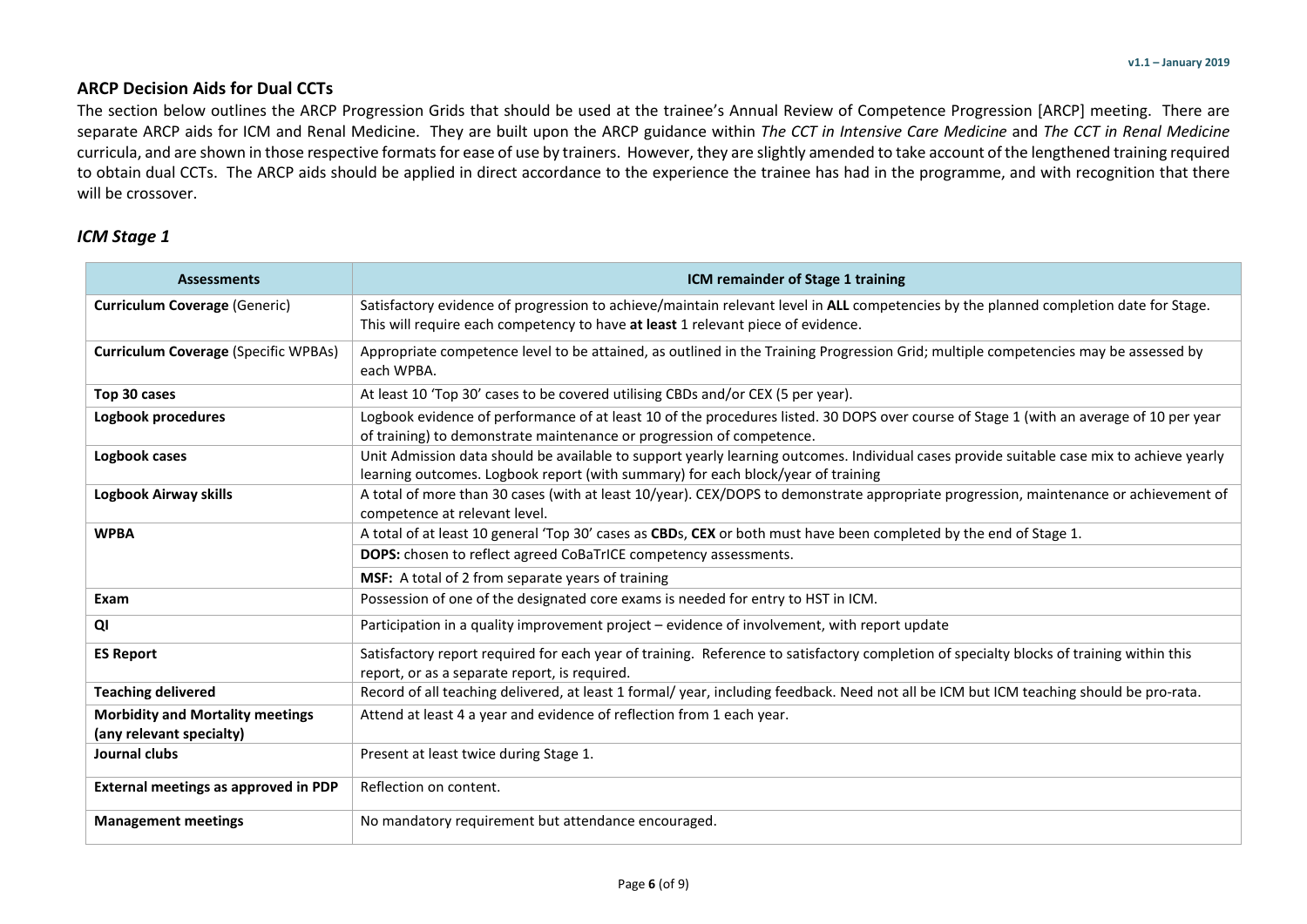# *ICM Stage 2*

| <b>Assessments</b>                                                                                                                                                                                                                              | ICM Stage 2 training (minimum 24/12 duration)<br>including paediatric; cardiothoracic and neurosurgery attachments                                                                                                                                                                                                   |  |  |  |  |  |  |  |
|-------------------------------------------------------------------------------------------------------------------------------------------------------------------------------------------------------------------------------------------------|----------------------------------------------------------------------------------------------------------------------------------------------------------------------------------------------------------------------------------------------------------------------------------------------------------------------|--|--|--|--|--|--|--|
| <b>Curriculum Coverage (Generic)</b>                                                                                                                                                                                                            | Satisfactory evidence of progression to achieve/maintain relevant level in ALL competencies by the planned completion date for Stage.<br>This will require each competency to have at least 1 relevant piece of evidence.                                                                                            |  |  |  |  |  |  |  |
| <b>Curriculum Coverage (Specific WPBAs)</b>                                                                                                                                                                                                     | Appropriate competence level to be attained, as outlined in the Training Progression Grid;<br>multiple competencies may be assessed by each WPBA.                                                                                                                                                                    |  |  |  |  |  |  |  |
| Top 30 cases                                                                                                                                                                                                                                    | At least 20 of the 'Top 30' cases to have been covered by the end of Stage 2, utilising CBDs and/or CEX and/or ACAT, with a minimum of 6<br>from the special modules list (at least 2 from paeds, cardiac and neuro).                                                                                                |  |  |  |  |  |  |  |
| Logbook procedures                                                                                                                                                                                                                              | Logbook evidence of performance of at least 10 of the procedures listed, at relevant level, during specialist ICM modules. 15 DOPS to<br>demonstrate maintenance or progression of competence. A logbook of procedures should be maintained during the special skills module<br>but there are no indicative numbers. |  |  |  |  |  |  |  |
| Unit Admission data should be available to support yearly learning outcomes<br>Individual cases provide suitable case mix to achieve yearly learning outcomes<br>Logbook cases<br>Logbook report (with summary) for each block/year of training |                                                                                                                                                                                                                                                                                                                      |  |  |  |  |  |  |  |
| <b>Logbook Airway skills</b>                                                                                                                                                                                                                    | A total of more than 30 cases (with an average of 15/year). CEX/DOPS/ACAT to demonstrate appropriate progression, maintenance or<br>achievement of competence at relevant level.                                                                                                                                     |  |  |  |  |  |  |  |
|                                                                                                                                                                                                                                                 | A total of at least 10 general 'Top 30' cases as CBDs, CEX or both must have been completed by the end of Stage 1.                                                                                                                                                                                                   |  |  |  |  |  |  |  |
| <b>WPBA</b>                                                                                                                                                                                                                                     | DOPS: chosen to reflect agreed CoBaTrICE competency assessments.                                                                                                                                                                                                                                                     |  |  |  |  |  |  |  |
|                                                                                                                                                                                                                                                 | MSF: 1 for each year spent in this Stage (minimum of 2).                                                                                                                                                                                                                                                             |  |  |  |  |  |  |  |
| Exam                                                                                                                                                                                                                                            | Final FFICM must be obtained before progressing to Stage 3.                                                                                                                                                                                                                                                          |  |  |  |  |  |  |  |
| QI                                                                                                                                                                                                                                              | Participation in a quality improvement project - evidence of involvement, with report update                                                                                                                                                                                                                         |  |  |  |  |  |  |  |
| <b>ES Report</b>                                                                                                                                                                                                                                | Satisfactory report required for each year of training. Reference to satisfactory completion of specialty blocks of training within this<br>report, or as a separate report, is required.                                                                                                                            |  |  |  |  |  |  |  |
| <b>Teaching delivered</b>                                                                                                                                                                                                                       | Record of all teaching delivered, at least 1 formal/ year, including feedback. Need not all be ICM but ICM teaching should be pro-rata.                                                                                                                                                                              |  |  |  |  |  |  |  |
| <b>Morbidity and Mortality meetings</b><br>(any relevant specialty)                                                                                                                                                                             | Attend at least 4 a year and evidence of reflection from 1 each year.                                                                                                                                                                                                                                                |  |  |  |  |  |  |  |
| Journal clubs                                                                                                                                                                                                                                   | Present at least twice during Stage 2                                                                                                                                                                                                                                                                                |  |  |  |  |  |  |  |
| <b>External meetings as approved in PDP</b>                                                                                                                                                                                                     | Reflection on content.                                                                                                                                                                                                                                                                                               |  |  |  |  |  |  |  |
| <b>Management meetings</b>                                                                                                                                                                                                                      | No mandatory requirement but attendance encouraged.                                                                                                                                                                                                                                                                  |  |  |  |  |  |  |  |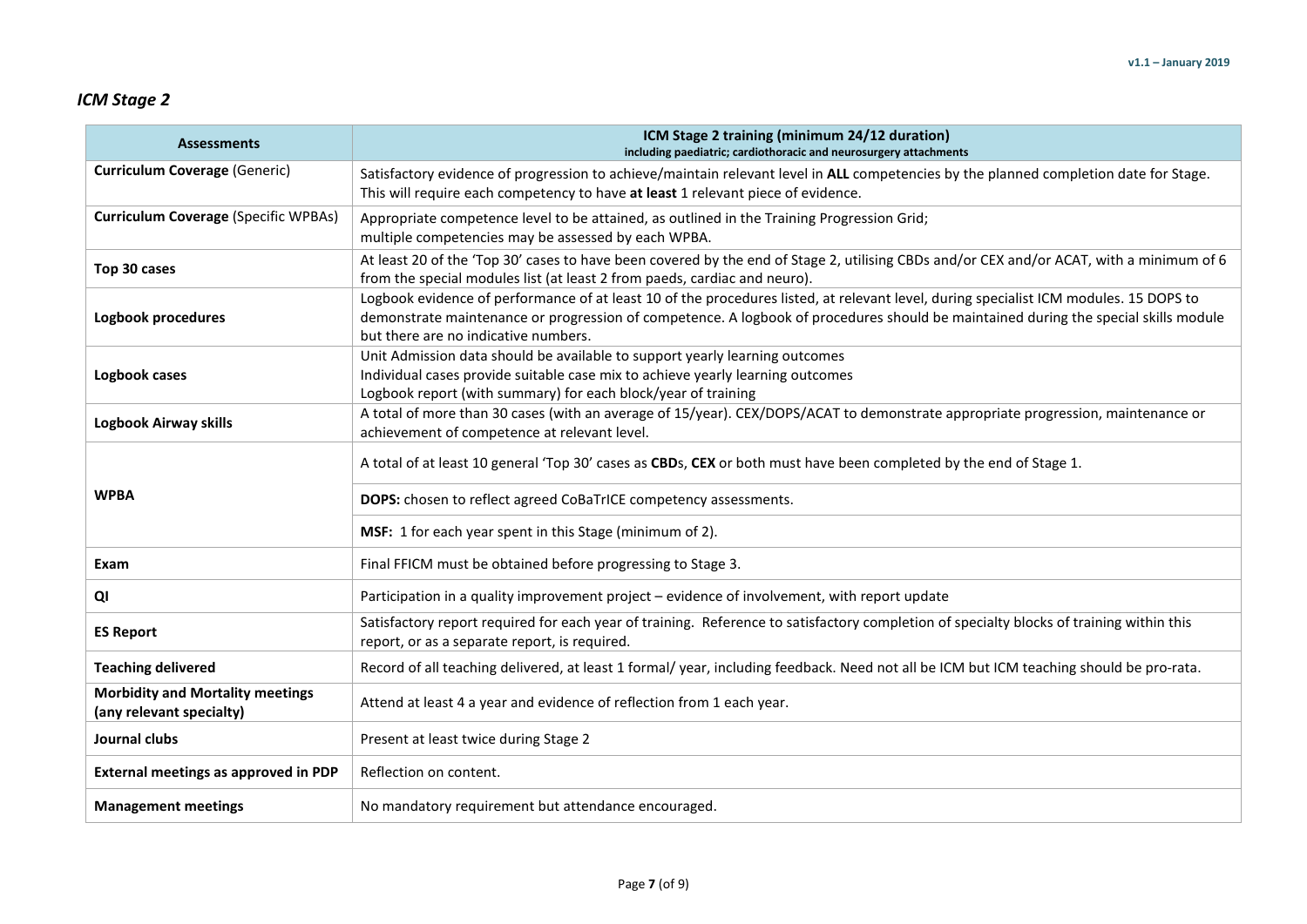# *ICM Stage 3*

| <b>Assessments</b>                          | ICM Stage 3 training (12/12 ICM attachment)                                                                                                                                                                                    |  |  |  |  |  |  |
|---------------------------------------------|--------------------------------------------------------------------------------------------------------------------------------------------------------------------------------------------------------------------------------|--|--|--|--|--|--|
| <b>Curriculum Coverage (Generic)</b>        | Satisfactory evidence of progression to achieve/maintain relevant level in ALL competencies.                                                                                                                                   |  |  |  |  |  |  |
| <b>Curriculum Coverage (Specific WPBAs)</b> | Appropriate competence level to be attained, as outlined in the Training Progression Grid; multiple competencies may be assessed by<br>each WPBA.                                                                              |  |  |  |  |  |  |
| Top 30 cases                                | At least 5 'Top 30' cases to be covered utilising CBDs and/or CEX and/or ACAT.                                                                                                                                                 |  |  |  |  |  |  |
| Logbook procedures                          | There are no indicative numbers, however it is expected that practical skills will be incorporated into more complex WPBAs.                                                                                                    |  |  |  |  |  |  |
| Logbook cases                               | Unit Admission data should be available to support yearly learning outcomes<br>Individual cases provide suitable case mix to achieve yearly learning outcomes<br>Logbook report (with summary) for each block/year of training |  |  |  |  |  |  |
| Logbook Airway skills                       | It is expected that airway skills will be incorporated into more complex WPBAs. A total of more than 20 cases with evidence of<br>progression of skill is recommended.                                                         |  |  |  |  |  |  |
|                                             | A total of at least 10 general 'Top 30' cases as CBDs, CEX or both must have been completed by the end of Stage 3.                                                                                                             |  |  |  |  |  |  |
| <b>WPBA</b>                                 | DOPS: chosen to reflect agreed CoBaTrICE competency assessments. There are no indicative numbers, however it is expected that<br>practical skills will be incorporated into more complex WPBAs.                                |  |  |  |  |  |  |
|                                             | MSF: 1 for each year spent in this Stage (minimum of 1).                                                                                                                                                                       |  |  |  |  |  |  |
| Exam                                        | N/A                                                                                                                                                                                                                            |  |  |  |  |  |  |
| QI                                          | Participation in a quality improvement project - evidence of involvement, with report update                                                                                                                                   |  |  |  |  |  |  |
| <b>ES Report</b>                            | Satisfactory report required for each block of training                                                                                                                                                                        |  |  |  |  |  |  |
| <b>Teaching delivered</b>                   | Record of all teaching delivered, at least 1 formal/ year, including feedback. Need not all be ICM but ICM teaching should be pro rata.                                                                                        |  |  |  |  |  |  |
| <b>Morbidity and Mortality meetings</b>     | Attend at least 4 a year and evidence of reflection from 1 each year.                                                                                                                                                          |  |  |  |  |  |  |
| Journal clubs                               | Present at least once                                                                                                                                                                                                          |  |  |  |  |  |  |
| External meetings as approved in PDP        | Reflection on content.                                                                                                                                                                                                         |  |  |  |  |  |  |
| <b>Management meetings</b>                  | Attend at least 2.                                                                                                                                                                                                             |  |  |  |  |  |  |